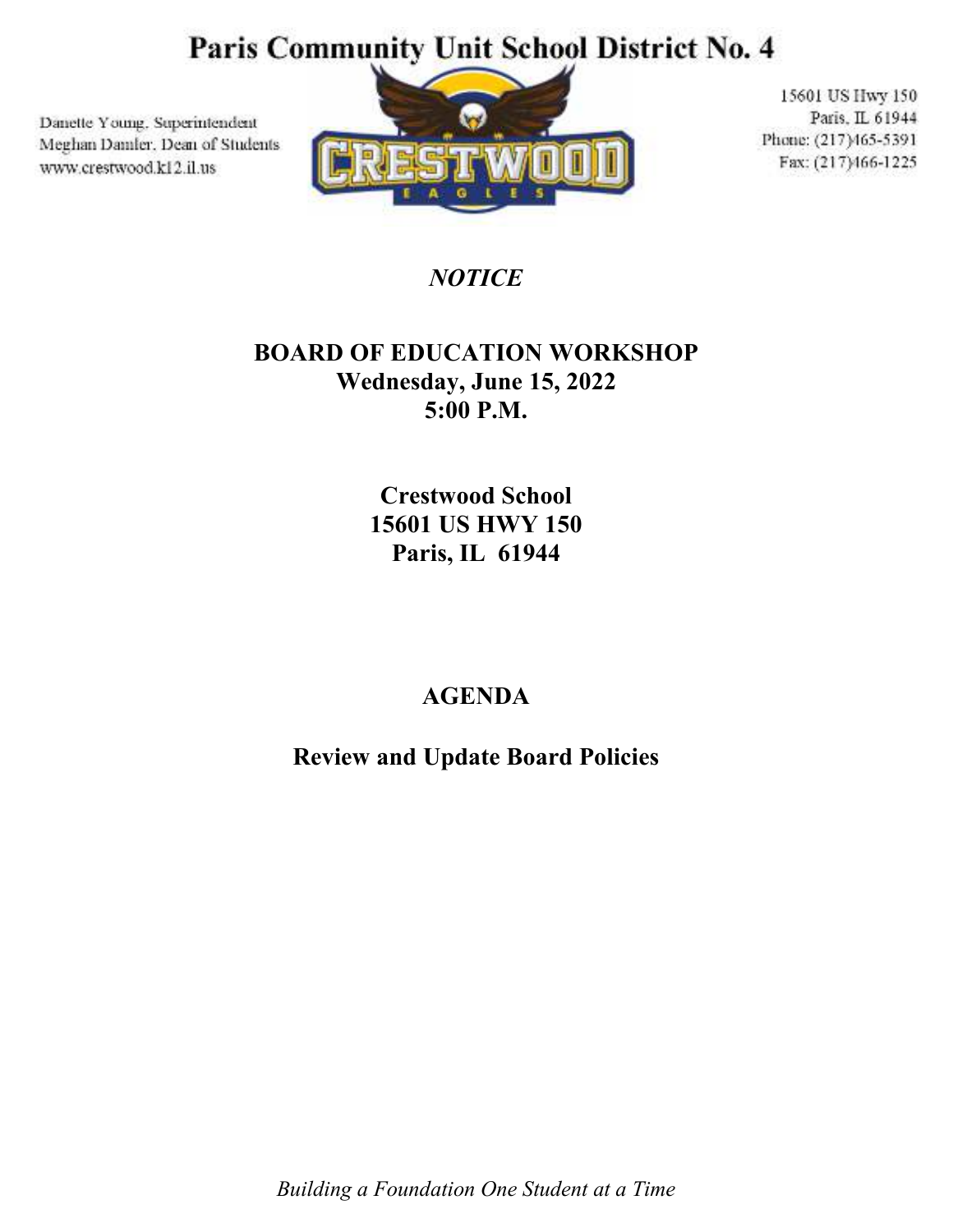# Paris Community Unit School District No. 4

Danette Young, Superintendent Meghan Damler, Principal www.crestwood.k12.il.us



15601 US Hwy 150 Paris, IL 61944 Phone: (217)465-5391 Fax: (217)466-1225

#### **COMMUNITY UNIT SCHOOL DISTRICT NO. 4 Board of Education Hearing for Amended Budget June 15, 2022 5:15 P.M.**

- **1. Call to Order**
- **2. Roll Call**
- **3. Presentation of Amended Budget**
- **4. Adjournment**